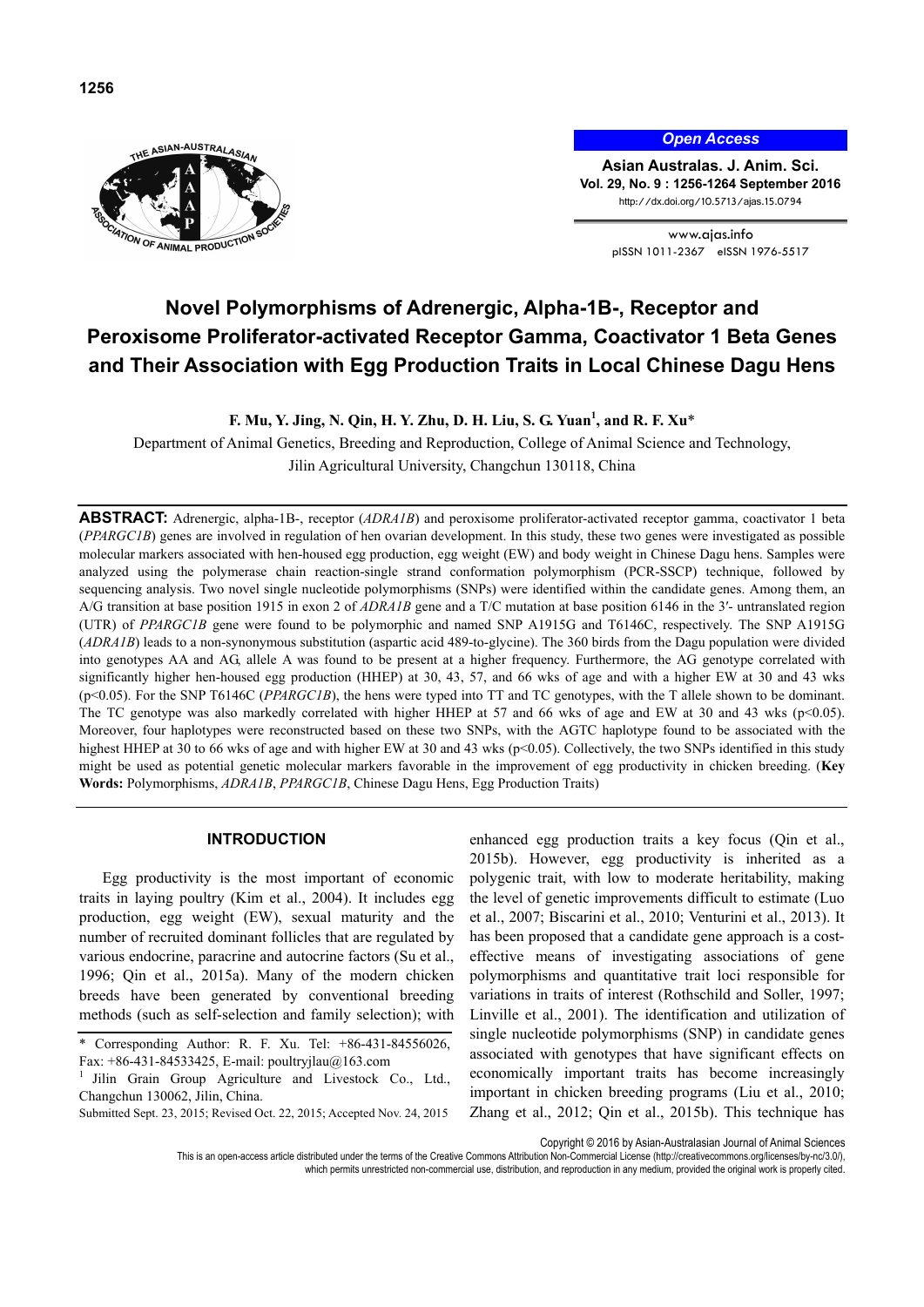attracted a growing number of animal breeding researchers in recent years. Nevertheless, more candidate genes and SNPs are required for marker-assisted selection in chicken breeding. Previous studies have demonstrated adrenergic, alpha-1B-, receptor (*ADRA1B*) and peroxisome proliferatoractivated receptor gamma, coactivator 1 beta (*PPARGC1B*) genes are involved in the regulation of ovarian follicular development, selection and maturation in broilers and rats (Aguado and Ojeda, 1986; Tcherepanova et al., 2000; McDerment et al., 2012), with a potential effect on egg production in laying hens.

Gene *ADRA1B* encodes alpha-1B adrenergic receptor  $(a1B$  ADR) that is a member of the G-protein-coupled family of transmembrane receptors (Allen et al., 1991), located at chromosome 13 in chickens (Gene ID: 373890). Southern blot analysis and nucleotide sequencing indicate that this gene comprises two exons and a single large intron of at least 16 kb in rats or 20 kb in humans that interrupts the coding region at the end of the putative sixth transmembrane domain (Ramarao et al., 1992; Gao and Kunos, 1993). In chickens, due to alternative splicing of pre-mRNA following transcription of primary transcript mRNA, there are at least three spliced variants of *ADRA1B* transcript (Ping and Faber, 1993; Port and Bristow, 2001). Not only has the α1B ADR been shown to activate mitogenic response and regulate growth and proliferation of many cells (Waldrop et al., 2002; Kodama and Togari, 2013), but also it was suggested the receptor is implicated for follicle development, selection and maturation in hen ovaries (Aguado and Ojeda, 1986; McDerment et al., 2012).

The *PPARGC1B* gene encodes peroxisome proliferatoractivated receptor gamma (PPARγ), coactivator 1 beta (PPARGC1B, or PGC-1β), it belongs to a small family of nuclear receptor coregulators that coordinate responses to metabolic stimuli and stressors (Handschin and Spiegelman, 2006; Lin, 2009). This gene is located at chromosome 13 and consists of 11 exons that encode 997 amino acids in chicken (Accession No.XP\_414479), with its synonymous name as PPARγ coactivator 1 beta (*PGC1B*) gene, or PPARγ coactivator-1 (PGC-1) related estrogen receptor alpha coactivator (*PERC*) gene in human and mouse (Kressler et al., 2002; St-Pierre et al., 2003). It was shown that PGC-1, including PPARγ coactivator 1 alpha (PGC-1α) and PGC-1β, is a coactivator of estrogen receptor-alpha (ERα)-dependent transcriptional activity, which may serve as a convergence point between PPARγ and ERα signaling (Tcherepanova et al., 2000). The role of estrogens and ovarian estrogen receptors (ERα, β) in hen folliculogenesis, follicle maturation, ovulation and reproduction has been well established (Drummond et al., 1999; 2012; Hrabia et al., 2004; 2008; Brunström et al., 2009). Therefore, it was inferred that variations of *PPARGC1B* and *ADRA1B* gene sequences may greatly influence chicken ovarian development and egg laying performance, although the molecular mechanisms of both of them in regulating follicle development and growth remain unknown. While the Chinese Dagu chicken is an important animal resource, little characterization of *ADRA1B* and *PPARGC1B* genetic polymorphisms and possible correlations with egg performance in indigenous Chinese breeds has been performed (Park et al., 2006; Akhmetov et al., 2009; Lee et al., 2011).

In this study, *ADRA1B* and *PPARGC1B* fragments were examined for novel sequence polymorphism using a polymerase chain reaction-single strand conformation polymorphism (PCR-SSCP) approach and sequencing analysis. Associations between the newly identified genotypes and the egg production traits were explored in local Chinese Dagu hens. The aim of this work is to provide a potential genetic molecular marker able to facilitate selection for improved egg production traits in chicken breeding.

## **MATERIALS AND METHODS**

## **Birds and trait measurements**

The Chinese Dagu chickens were provided by College of Animal Science and Technology of Jilin Agricultural University. As reported by Qin et al. (2015b), the eggs used for hatching were randomly selected from the Dagu chicken population, with 360 hens hatched and raised in layered batteries under the same rearing conditions, to include free access to water and feed in accordance to the nutrient requirements of local Chinese Dagu hens (NY/T 33-2004, Beijing, China). Approaching 16 wks of age, hens were reared in individual cages under constantly maintained conditions. All of the birds were exposed to a 16 L:8 D photoperiod, with lights on at 5:00 am. After the start of laying, eggs were collected and recorded daily, with EWs determined on one day in a week. Body weight was recorded following feed and water restrictions at 30 and 43 wks of age, with the individual laying performance calculated. Egg production traits examined in this study included hen-housed egg production (egg laying number) at 30, 43, 57, and 66 wks of age, EW, and body weight at 30 and 43 wks of age. All animal experiments were performed in accordance with laws of the People's Republic of China regarding animal protection.

#### **DNA samples and PCR amplification**

A total of 360 individuals from Chinese Dagu chickens were sampled in this work. For each bird, about 1 mL of blood was collected from the wing vein at 300 days of age and DNA was extracted using a standard phenol-chloroform method. To detect genomic DNA purity, 1% agarose gel electrophoresis and ultraviolet-spectrophotometer assay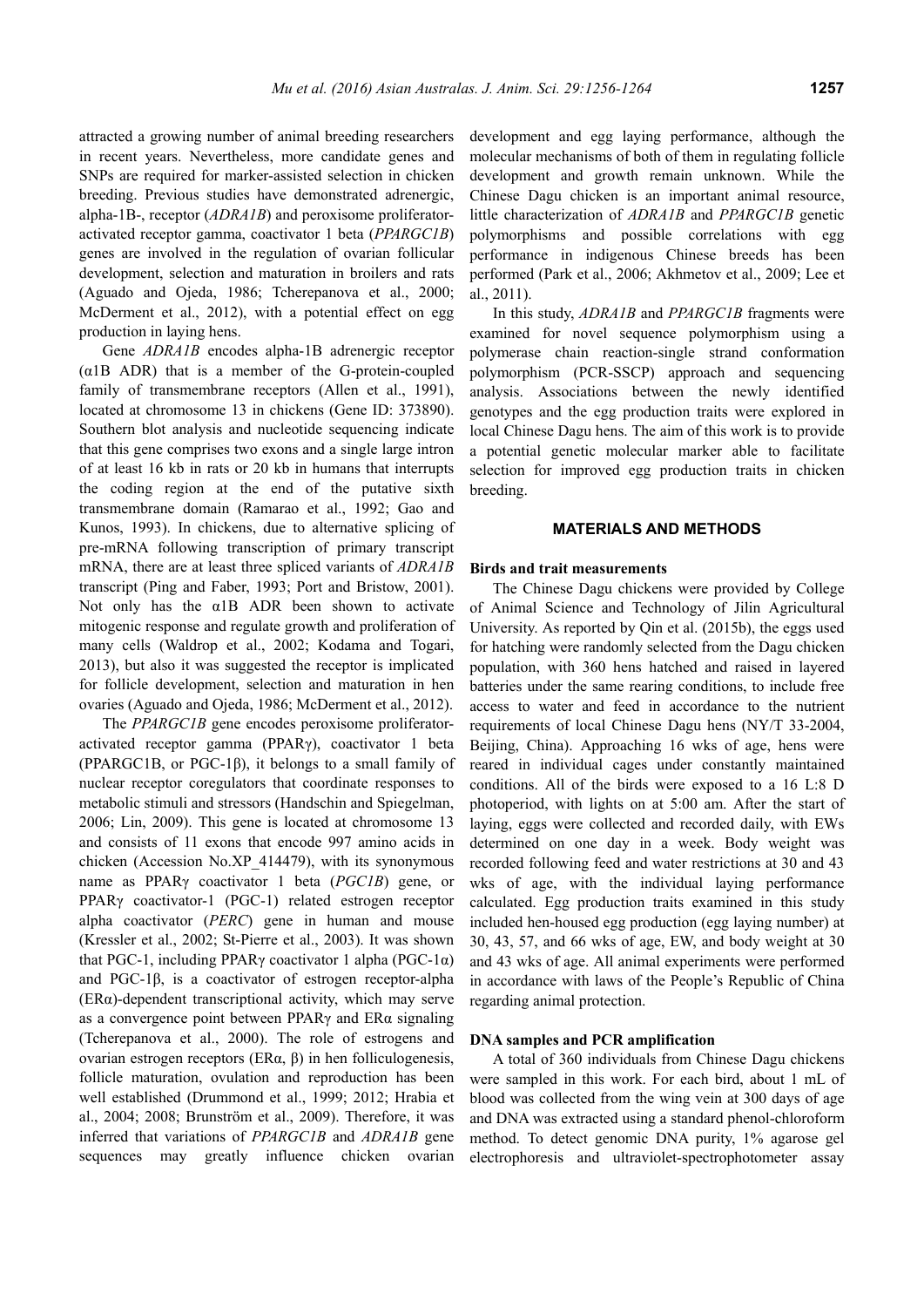were performed, with final concentrations between 2 and 10 ng/µL detected. Primers were designed based the *ADRA1B*  (GenBank accession No. XM\_414483.3) and *PPARGC1B*  $(Accession No. XM 414479.4)$  gene sequences in chicken. The primer pairs used to amplify the fragments for *ADRA1B* (forward 5′-TTAACAGAGCGCAACGGACA-3′; reverse 5′-ACAATAGCTGAATAATTGGCTT-3′) and *PPARGC1B* gene (forward 5′-GTAGGAAAGGAGCC GATGT-3′; reverse 5′-AACGCCAGAAGGAAAGAAT-3′) were screened after examination in advance.

PCR reactions were performed in a total volume of 50 µL, including: 20 µL of 2X Taq Master Mix, 100 nM of each primer, 25 to 50 ng of template DNA, and 22  $\mu$ L RNase-free Water. The PCR conditions included: 94°C for 2 min, followed by 35 cycles at 94°C for 30 s for denaturing, 59°C (55°C) for 30 s for annealing of *ADRA1B* gene (*PPARGC1B* gene), 72°C for 30 s for extension, and a final extension at 72°C for 2 min.

## **Cloning of PCR products, sequencing and alignment**

PCR products were purified with the Wizard prep PCR purification system (Promega, Madison, WI, USA), cloned into the Promega pGEM-T easy vector according to the methods published by Sambrook and Russell (2001), and the obtained fragments commercially sequenced. Two independent PCR amplifications were performed for each sampled bird, with sequences analyzed using BLAST (http://www.ncbi.nlm.nih.gov/blast/bl2seq/bl2.html) to confirm the expected chicken *ADRA1B* and *PPARGC1B* gene sequences. The obtained sequences were then aligned using the DNAMAN software version 6.0 to identify nucleotide substitutions.

# **Genotyping by PCR-SSCP and reconstruction of haplotypes**

To screen for *ADRA1B* and *PPARGC1B* gene polymorphism, the confirmed PCR products were further analyzed using the SSCP assay as previously described (Qin et al., 2015b). Briefly, Every 10 μL PCR product was mixed with 6 μL of loading dye (0.025% bromophenol blue, 0.025% xylene cyanol, 98% deionized formamide, 2% glycerin and 10 mM ethylenediaminetetraacetic acid [EDTA]). Denatured at 99°C for 10 min beforehand, the samples were cooled rapidly on ice, and then loaded on 10% polymerized gels (acrylamide:bisacrylamide, 39:1) of size 16 cm×18 cm. Electrophoresis was carried out at 130 V for 7 to 10 h at room temperature in 1×tris-borate-EDTA (TBE) buffer. After silver stain, the gels were examined under upper white by gel photography system (GeneSnap from SynGene). To avoid false positive/negative results due to artificial manipulation in the experiment, each sample was confirmed by repeated amplifications and detections.

Haplotypes were reconstructed according to the genotyping data obtained from all 360 individuals with the PHASE program (Stephens et al., 2001).

#### **Polymorphism evaluation**

Genotype and allelic frequencies at each SNP site were calculated, with each polymorphism evaluated for Hardy-Weinberg equilibrium using a Pearson's goodness-of-fit chisquare test (degree of freedom  $= 1$ ). Gene homozygosity (*Ho*), heterozygosity (*He*), effective number of alleles (*Ne*) and polymorphism information content (*PIC*) were statistically analyzed using the POPGENE v. 1.32 software (Yeh et al., 1997).

#### **Marker-trait association analysis**

Associations of single polymorphisms or haplotypes with laying performance traits were analyzed using general linear model procedure in SPSS 18.0. The model was as below:

$$
Y_{ijk} = \mu + L_i + G_j + F_k + e_{ijk}
$$

where  $Y_{ijk}$  is the phenotypic value of the target trait, such as egg laying number,  $\mu$  is the population mean,  $L_i$  is the fixed effect of the line,  $G_i$  is the fixed effect of the SNP genotype or haplotype,  $F_k$  is the random effect of the family and  $e_{ijk}$  are the residuals. Type III sum of squares was used in each test. Values were considered significant at  $p<0.05$ and presented as least square means±standard errors.

#### **RESULTS**

#### **Analysis of the nucleotide sequence amplified**

A 389 bp PCR amplicon obtained for *ADRA1B* gene and a 276 bp fragment for *PPARGC1B* were cloned using specifically designed primers, with the obtained fragments sequenced. Comparisons of the predicted sequences with the corresponding GenBank sequences (XM\_414483.3 for *ADRA1B* and XM\_414479.4 for *PPARGC1B* gene) were performed using the BLAST software provided by the NCBI server. Primer specificity was confirmed, with PCR amplicon sizes corresponding to the expected sequences of the candidate genes (Figure 1), and further confirmed by comparing the cloned PCR product sequences with the direct genomic PCR products from the same individual. For all of the examined birds, no more than two allelic sequences were observed, suggesting that the primer pair specifically amplified a single gene.

# **Genotyping by PCR-SSCP and reconstruction of haplotypes**

In the study, genotyping of the amplified *ADRA1B* and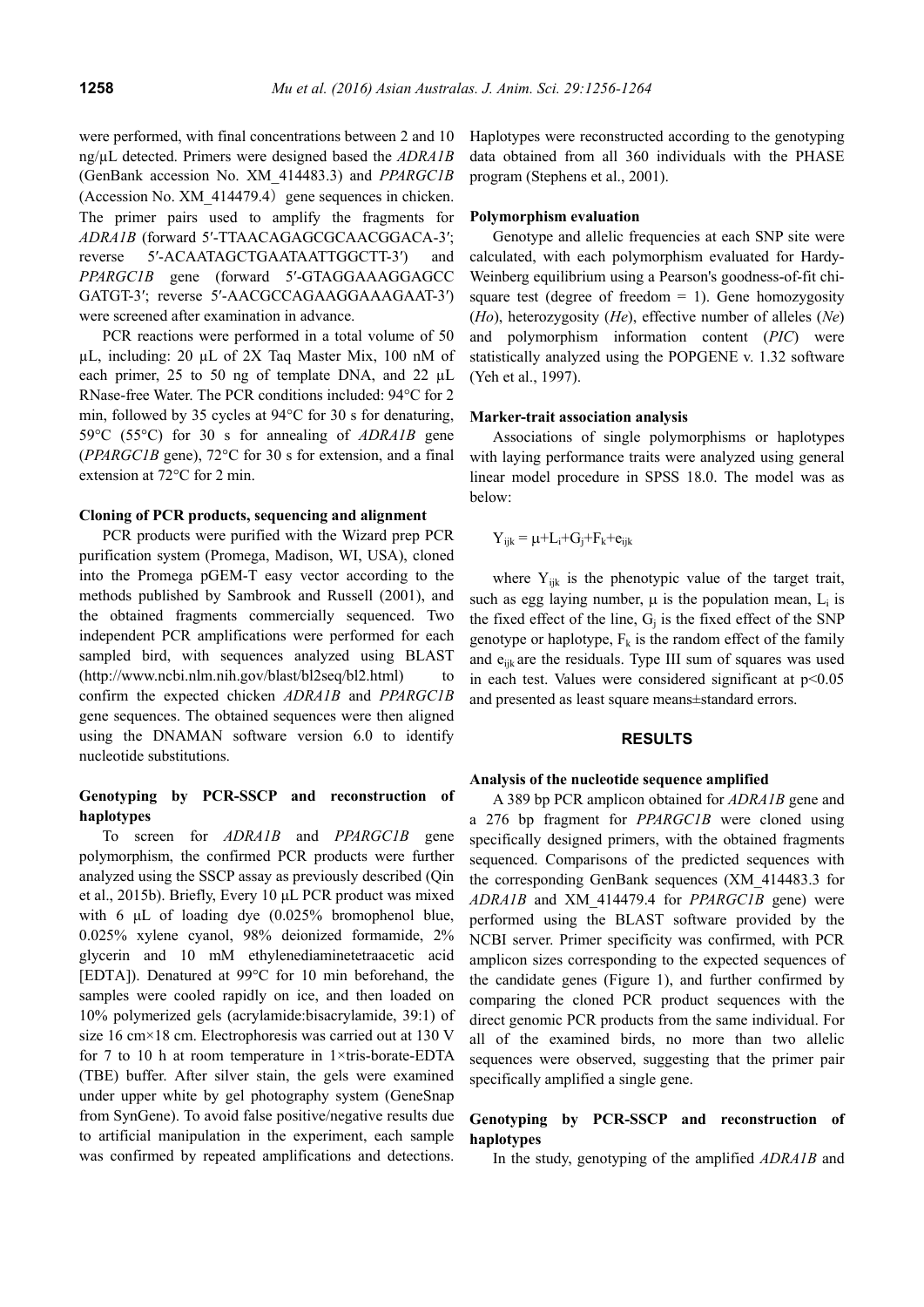

**Figure 1.** Amplification of the fragments of chicken *ADRA1B* and *PPARGC1B* genes. M, DL 2000 DNA marker; Lanes 1 to 3, fragments of *ADRA1B* gene amplified; Lanes 4 to 6, fragments of *PPARGC1B* gene amplified. *ADRA1B*: adrenergic, alpha-1B-, receptor; *PPARGC1B*: peroxisome proliferator-activated receptor gamma, coactivator 1 beta.

*PPARGC1B* target fragments was conducted by PCR-SSCP analysis. The typing results showed that there were two genotypes (AA and AG) in the coding region of *ADRA1B*  gene (Figure 2) and two genotypes (TT and TC) in the 3′ untranslated region (UTR) of *PPARGC1B* gene within the Dagu hen population (Figure 3). Haplotype reconstruction



**Figure 2.** PCR-SSCP band patterns at the A1915G site of the chicken *ADRA1B* gene fragment. (a) The capital letters (AA and AG) on the top indicate the different genotypes at the SNP locus by PCR-SSCP. (b) The A/G transition at base position 1915 in the exon 2 of *ADRA1B* gene (Accession No. XM\_414483.3) was found by sequencing and alignment. The bird with homotype A1915A was classified as genotype AA, and the heterotype of A1915G named genotype AG basing on the band patterns of the PCR-SSCP and the sequencing information. PCR-SSCP: polymerase chain reaction-single strand conformation polymorphism; *ADRA1B*: adrenergic, alpha-1B-, receptor; SNP, single nucleotide polymorphism.



**Figure 3.** PCR-SSCP band patterns at the T6146C site of the chicken *PPARGC1B* gene fragment. (a) The capital letters (TT and TC) on the top indicate the different genotypes at the SNP locus by PCR-SSCP. (b) The T/C transition at base position 6146 in the 3′- UTR of *PPARGC1B* gene (Accession No. XM\_414479.4) was detected by sequencing and alignment. The bird with homotype T6146T was termed genotype TT, and the heterotype of T6146C named genotype TC. PCR-SSCP: polymerase chain reactionsingle strand conformation polymorphism; *PPARGC1B*: peroxisome proliferator-activated receptor gamma, coactivator 1 beta; SNP, single nucleotide polymorphism.

was performed based on these genotype data and four haplotypes (AATT, AATC, AGTT, and AGTC) were identified among the 360 individual hens examined. The haplotype present at the highest frequency was the AATT haplotype (0.55), with the AGTT haplotype the next most frequent (0.18), followed by AATC (0.17), and AGTC  $(0.10)$ .

#### **Polymorphism of the target sequences**

Based on the PCR-SSCP banding patterns of the *ADRA1B* and *PPARGC1B* fragments, polymorphism of the target sequences was revealed following sequencing and aligning of the PCR products. For the *ADRA1B* fragment, an A/G transition at base position 1915 in exon 2 of the coding region was detected (Figure 2), and named SNP A1915G. Furthermore, this noted A/G transition leads to a non-synonymous substitution, aspartic acid 489-to-glycine. For this SNP, the birds sampled were typed as either AA or AG genotypes by PCR-SSCP analysis. In *PPARGC1B* gene, a T/C transition at base position 6146 in the 3′- UTR was identified and named SNP T6146C (Figure 3), with birds typed as either TT or TC following PCR-SSCP analysis.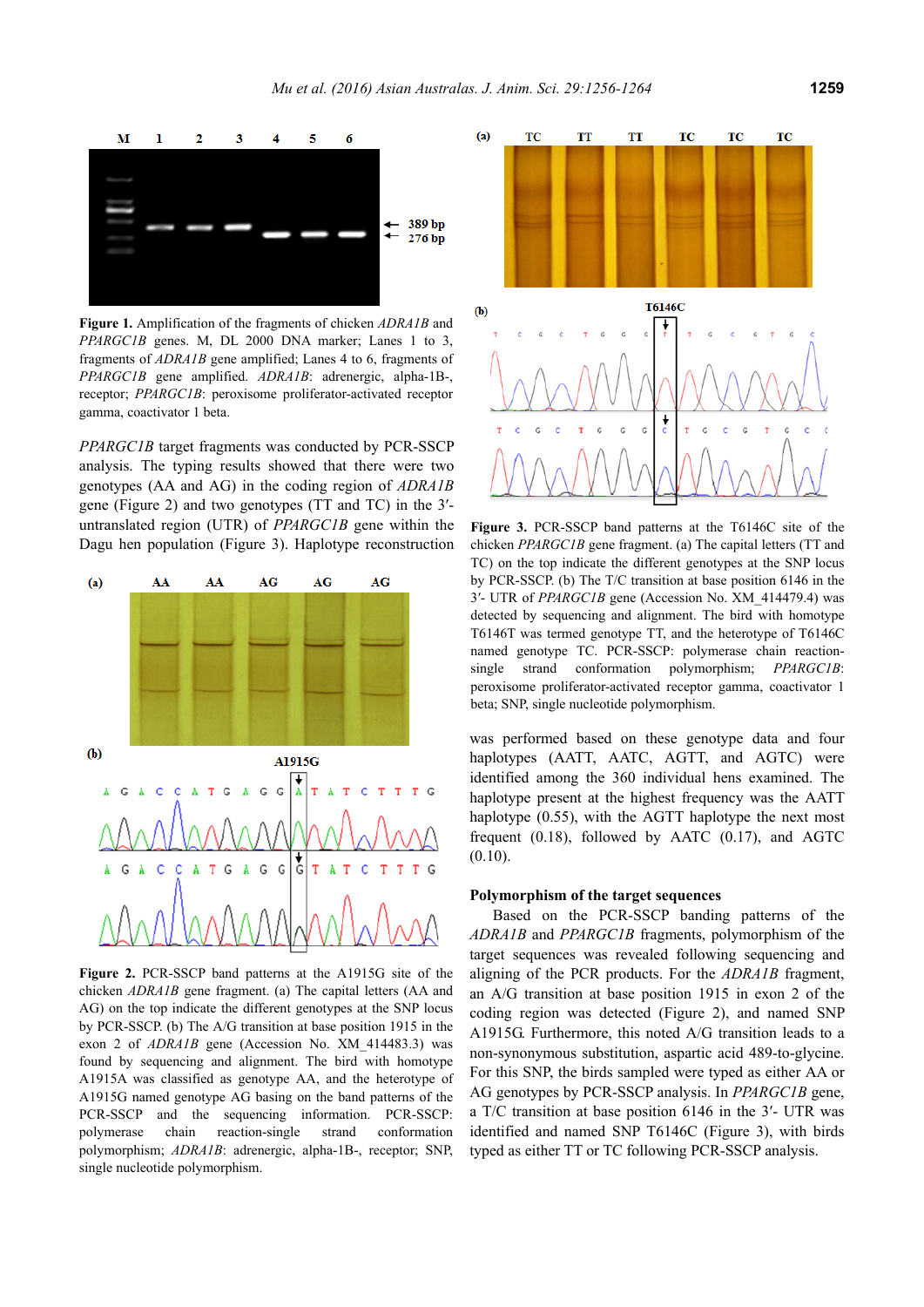| $\sim$ 1          |          |                 |                    |        |                  |          |
|-------------------|----------|-----------------|--------------------|--------|------------------|----------|
| <b>SNP</b>        | Genotype | No. of chickens | Genotype frequency | Allele | Allele frequency |          |
| A1915G $(ADRAIB)$ | AΑ       | 260             | 0.722              |        | 0.861            | $12.69*$ |
|                   | AG       | 100             | 0.278              |        | 0.139            |          |
| T6146C (PPARGC1B) |          | 268             | 0.744              |        | 0.872            | $7.70*$  |
|                   | ТC       |                 | 0.256              |        | 0.128            |          |

**Table 1.** Genotypic and allelic frequency at the SNP locus of *ADRA1B* and *PPARGC1B* genes in the Dagu chicken population

SNP, single nucleotide polymorphism; *ADRA1B*: adrenergic, alpha-1B-, receptor; *PPARGC1B*: peroxisome proliferator-activated receptor gamma, coactivator 1 beta.

\* p<0.05 was accepted to be statistically significant when the data were analyzed using a Pearson's goodness-of-fit chi-square test (degree of freedom=1).

#### **Allele and genotype frequencies**

Genotypic and allelic frequencies for the *ADRA1B* and *PPARGC1B* genes are given in Table 1. For the SNP A1915G of *ADRA1B* gene, the frequency of allele A was notably higher than allele G, with the frequency of genotype AA higher than genotype AG in this population. For the SNP T6146C of *PPARGC1B* gene, the frequency of allele T was higher than allele C, with the frequency of genotype TT higher than genotype TC. The polymorphism at both sites, A1915G of *ADRA1B* and T6146C of *PPARGC1B*, were evaluated and found to exhibit significant genetic disequilibrium between the A and G alleles of *ADRA1B* and the T and C alleles of *PPARGC1B* (p<0.05).

As shown in Table 2, gene homozygosity (*Ho*) was higher than gene heterozygosity (*He*) for both the SNP A1915G (P1) of *ADRA1B* or for the SNP T6146C (P2) of *PPARGC1B*, with effective allele numbers of 1.314 (P1) and 1.288 (P2). The value of *PIC* for *He* in P1 (*ADRA1B* gene) was higher than that of P2 (*PPARGC1B* gene), but the polymorphism was not higher and only varied from moderate (0.210) to low (0.198).

# **Association of genotypes with laying performance in Dagu hens breed**

The SNP A1915G (*ADRA1B*) genotype AG was significantly associated with higher hen-housed egg production (HHEP) at 30, 43, 57, and 66 wks of age and with EW at 30 and 43 wks (Table 3;  $p<0.05$ ). For the SNP T6146C (*PPARGC1B*), genotype TC was markedly correlated with higher HHEP at 57 and 66 wks of age and with EW at 30 and 43 wks (Table 3;  $p<0.05$ ). However, no significant difference was observed between AA and AG or between TT and TC regarding body weight at 30 and 43 wks  $(p>0.05)$ .

Among the four haplotypes, haplotype AGTC was found to be correlated with the highest HHEP at 30 to 66

**Table 2.** Polymorphism information analysis of chicken *ADRA1B* and *PPARGC1B* genes in the Chinese local Dagu chicken population

| <b>THEIR SET OF THE PRODUCT THE CHAIR AND SET OF CHICAGO AND THE COLLEGE COMPOSITION COMPONENT POPULATION</b> |                   |                     |                         |                          |  |
|---------------------------------------------------------------------------------------------------------------|-------------------|---------------------|-------------------------|--------------------------|--|
| <b>SNP</b>                                                                                                    | Gene homozygosity | Gene heterozygosity | Effective allele number | Polymorphism information |  |
|                                                                                                               | (Ho)              | (He)                | (Ne)                    | content (PIC)            |  |
| A1915G $(ADRAIB)$                                                                                             | 0.761             | 0.239               | 1.314                   | 0.210                    |  |
| T6146C (PPARGCIB)                                                                                             | 0 777             | 0.223               | .288                    | 0.198                    |  |

*ADRA1B*: adrenergic, alpha-1B-, receptor; *PPARGC1B*: peroxisome proliferator-activated receptor gamma, coactivator 1 beta; SNP, single nucleotide polymorphism.

**Table 3.** Association of the polymorphism in chicken *ADRA1B* and *PPARGC1B* genes with egg production trait in the local Dagu hen population

|                                           | Genotypes                      |                         |                               |                               |  |  |
|-------------------------------------------|--------------------------------|-------------------------|-------------------------------|-------------------------------|--|--|
| Egg production trait                      | ADRA1B                         |                         | <i>PPARGC1B</i>               |                               |  |  |
|                                           | AA(260)                        | AG(100)                 | TT(268)                       | TC(92)                        |  |  |
|                                           | $\overline{X}$ ± SE)           | $(\overline{X} \pm SE)$ | $(\overline{X} \pm SE)$       | $(\overline{X} \pm SE)$       |  |  |
| Body weight at 30 wks (kg)                | $2.79 \pm 0.43$                | $2.77 \pm 0.55$         | $2.80\pm0.04$                 | $2.73 \pm 0.05$               |  |  |
| Body weight at 43 wks (kg)                | $2.94 \pm 0.70$                | $3.04\pm0.10$           | $3.01 \pm 0.06$               | $2.78 \pm 0.18$               |  |  |
| Hen-housed egg production at 30 wks (No.) | $19.00 \pm 2.30^{\circ}$       | $24.69 \pm 2.10^b$      | $22.43 \pm 2.05$              | $23.89 \pm 2.75$              |  |  |
| Hen-housed egg production at 43 wks (No.) | $88.97 \pm 4.41$ <sup>a</sup>  | $96.09 \pm 5.81^b$      | 89.19 ± 4.22                  | $93.48 \pm 5.93$              |  |  |
| Hen-housed egg production at 57 wks (No.) | $125.73 \pm 5.40^a$            | $137.74 \pm 5.82^b$     | $126.43 \pm 5.19^a$           | $136.62 \pm 5.54^b$           |  |  |
| Hen-housed egg production at 66 wks (No.) | $137.45 \pm 7.48$ <sup>a</sup> | $151.73 \pm 6.49^b$     | $137.41 \pm 7.06^a$           | $153.52 \pm 7.19^b$           |  |  |
| Egg weight at $30$ wks (g)                | $55.25 \pm 0.54$ <sup>a</sup>  | $56.97 \pm 0.59^b$      | $55.02 \pm 0.57$ <sup>a</sup> | $56.89 \pm 0.55^{\rm b}$      |  |  |
| Egg weight at $43$ wks (g)                | $57.45 \pm 0.56^{\circ}$       | $60.17 \pm 0.64^b$      | $57.38 \pm 0.61^a$            | 59.84 $\pm$ 0.59 <sup>b</sup> |  |  |

*ADRA1B*: adrenergic, alpha-1B-, receptor; *PPARGC1B*: peroxisome proliferator-activated receptor gamma, coactivator 1 beta; SE, standard error. The No. represents the total number of eggs at the corresponding age. Numbers in the parenthesis indicate the number of hen individuals in each group. Sample size,  $n = 360$ .

<sup>a,b</sup> Means within a row for each gene lacking a common superscript differ ( $p$ <0.05).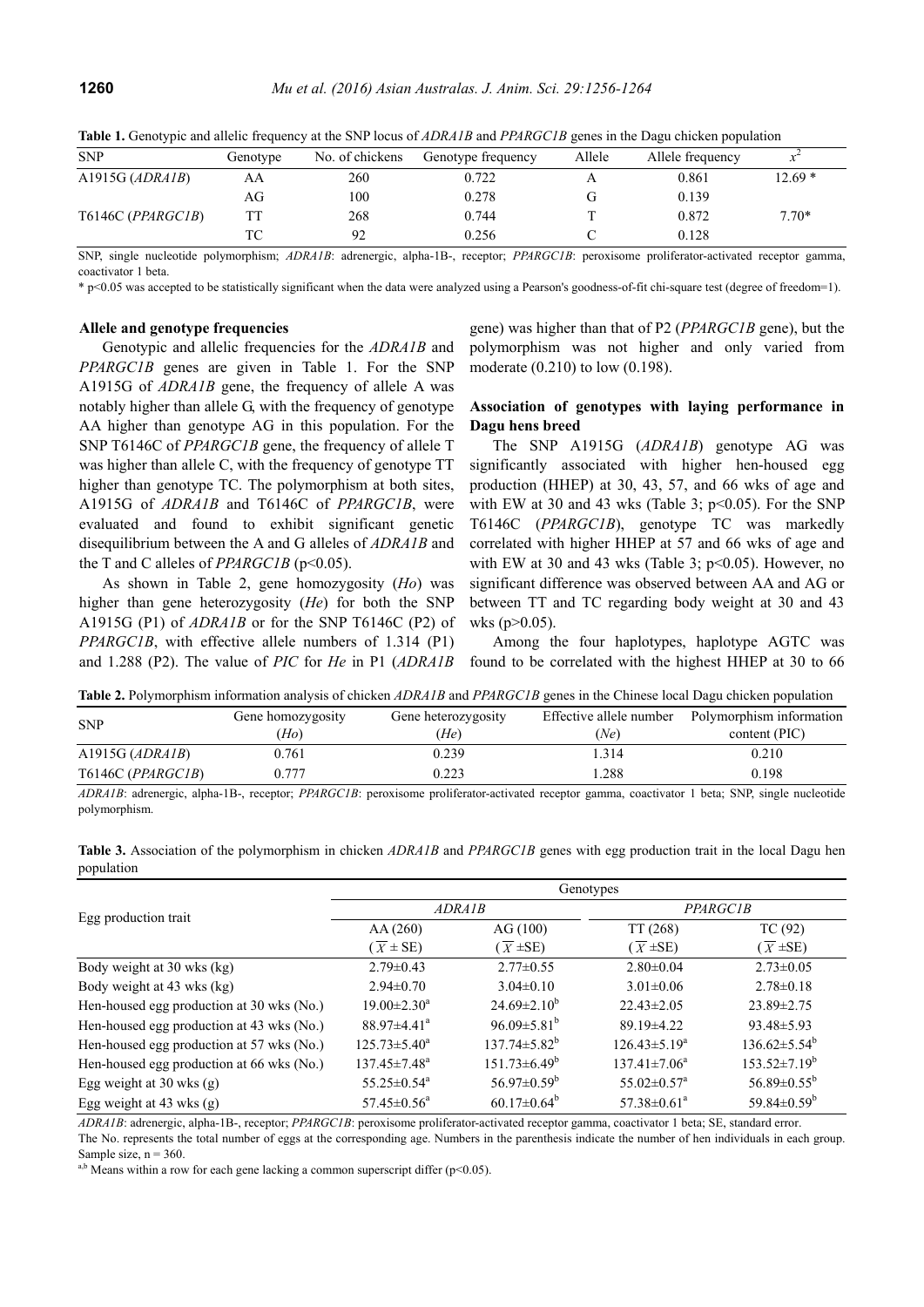wks of age and highest EW at 30 and 43 wks (Table 4; p<0.05), followed by haplotype AGTT and AATC associated with the higher HHEP at 43 to 66 wks of age, while with highest EW at 43 wks ( $p<0.05$ ); and with the lowest levels associated with haplotype AATT  $(p<0.05)$ . Concerning body weight at 30 and 43 wks, there were no significant differences between the four haplotypes  $(p>0.05)$ .

# **DISCUSSION**

China has a wide variety of indigenous chicken resources. Innovatively improving and utilizing the egg production trait is becoming one of the important tasks in the Chinese local chicken industry. However, egg production is inherited as a polygenic trait, with low to moderate heritability (Luo et al., 2007; Biscarini et al., 2010; Venturini et al., 2013), making genetic improvement of this trait more costly based on estimated breeding values, but poorly effective by using traditional breeding method (Qin et al., 2015b). Therefore, genetic factors are destined to play a pivotal role in promoting egg production traits to further this economically important resource. Involved in the process of egg production are not only members of the glycoprotein hormone family of gonadotropins, such as follicle-stimulating hormone (FSH) and luteinizing hormone (LH), but also a wide variety of cellular and tissue-level signal transductions that play critical roles in regulating normal follicular development and oocyte maturation (Qin et al., 2015a). These processes are also controlled by many local intraovarian factors in an autocrine or/and paracrine manner, such as the α1B ADR and PGC-1β proteins (Aguado and Ojeda, 1986; Tcherepanova et al., 2000; McDerment et al., 2012). Polymorphisms associated with egg production related hormones, growth factors, and sex hormones such as FSH beta subunit (FSHb), LH, prolactin (PRL), growth hormone

(GH), transcription factor forkhead box L2 (*FOXL2*) and growth differentiation factor-9 (*GDF9*) have been intensively studied in chickens (Feng et al., 1997; Cui et al., 2006; Onagbesan et al., 2006; Qin et al., 2015b). However, little is known regarding polymorphisms in chicken *ADRA1B* and *PPARGC1B* genes (Park et al., 2006; Akhmetov et al., 2009; Lee et al., 2011). In an attempt to identify novel DNA markers associated with egg production traits in chickens, we examined polymorphisms in *ADRA1B* and *PPARGC1B* and evaluated their associations with egg production traits in Chinese local hens.

The present work, was the first to provide information about genetic polymorphisms in *ADRA1B* and *PPARGC1B*  genes in chickens. The A/G transition in exon 2 of *ADRA1B* gene was identified to bring about a non-synonymous substitution, aspartic acid 489-to-glycine, in the deduced amino acid sequence of ADRA1B receptor. The substitution of amino acid residue was located in intracellular region of the carboxy terminus tail of the receptor (Piirainen et al., 2011). Previous studies in mammals and humans have elucidated the structural feature of the region that is implicated to the intracellular signal transduction of this receptor (Eason and Liggett, 1995; Jewell-Motz et al., 1997; Olah and Stiles, 1998; Shim et al., 2002). It is possible that sequence substitution may influence overall receptor architecture and subsequently disrupt the conformation of additional domains (Jewell-Motz et al., 1997; Olah and Stiles, 2000; Scheer et al., 2000). However, the possible functional alterations of ADRA1B receptor caused by the A/G mutation was unclear, and the potential varied effects on the ovarian follicle development and egg production by the change remain to be further explained in chicken. As for the transition of a T/C at base position 6146 in the 3′- UTR of *PPARGC1B* gene, it is reasonable to assume that a possible MicroRNA (miRNA) regulatory change might occur with the presence of this mutation in the 3′- UTR (Hossain et al., 2009; Yao et al., 2009; Yang et al., 2013), as

**Table 4.** Association of different haplotype polymorphism in chicken *ADRA1B* and *PPARGC1B* genes with egg production trait in the local Dagu hen population

|                                           | Haplotype                     |                                |                               |                                |  |
|-------------------------------------------|-------------------------------|--------------------------------|-------------------------------|--------------------------------|--|
| Egg production trait                      | <b>AATT</b> (198)             | AATC(61)                       | AGTT(66)                      | AGTC(35)                       |  |
|                                           | $(\overline{X} \pm SE)$       | $(\overline{X} \pm SE)$        | $(\overline{X} \pm SE)$       | $(\overline{X} \pm SE)$        |  |
| Body weight at 30 wks (kg)                | $2.79 \pm 0.06$               | $2.70 \pm 0.06$                | $2.82 \pm 0.07$               | $2.81 \pm 0.09$                |  |
| Body weight at 43 wks (kg)                | $3.01 \pm 0.08$               | $2.92 \pm 0.13$                | $3.02 \pm 0.09$               | $2.98 \pm 0.24$                |  |
| Hen-housed egg production at 30 wks (No.) | $20.64 \pm 2.50^a$            | $22.00 \pm 2.48$ <sup>a</sup>  | $19.93 \pm 3.27$ <sup>a</sup> | $25.00\pm3.35^{b}$             |  |
| Hen-housed egg production at 43 wks (No.) | $86.62{\pm}4.95^{\text{a}}$   | $94.50\pm6.96^b$               | 93.40 $\pm$ 5.7 <sup>b</sup>  | $102.13 \pm 7.25$ <sup>c</sup> |  |
| Hen-housed egg production at 57 wks (No.) | $123.27 \pm 7.28^a$           | $130.86 \pm 8.59^b$            | $133.93 \pm 8.59^b$           | $145.50 \pm 8.78$ <sup>c</sup> |  |
| Hen-housed egg production at 66 wks (No.) | $133.18 \pm 8.49^a$           | $147.64 \pm 9.88$ <sup>b</sup> | $148.80 \pm 8.44^b$           | $160.63 \pm 9.74$ <sup>c</sup> |  |
| Egg weight at $30$ wks (g)                | $55.87 \pm 0.62^{\text{a}}$   | $56.27 \pm 0.89^{ab}$          | $57.57 \pm 1.10^{ab}$         | $58.55 \pm 0.97^b$             |  |
| Egg weight at $43$ wks $(g)$              | $57.94 \pm 0.64$ <sup>a</sup> | 59.92 $\pm$ 0.73 <sup>b</sup>  | $60.89 \pm 0.97^b$            | $60.39 \pm 1.06^b$             |  |

*ADRA1B*: adrenergic, alpha-1B-, receptor; *PPARGC1B*: peroxisome proliferator-activated receptor gamma, coactivator 1 beta; SE, standard error. The No. represents the total number of eggs at the corresponding age. Numbers in bracket indicate the number of hen individuals in the group.

a,b,c Means within a row for each gene lacking a common superscript differ ( $p$ <0.05).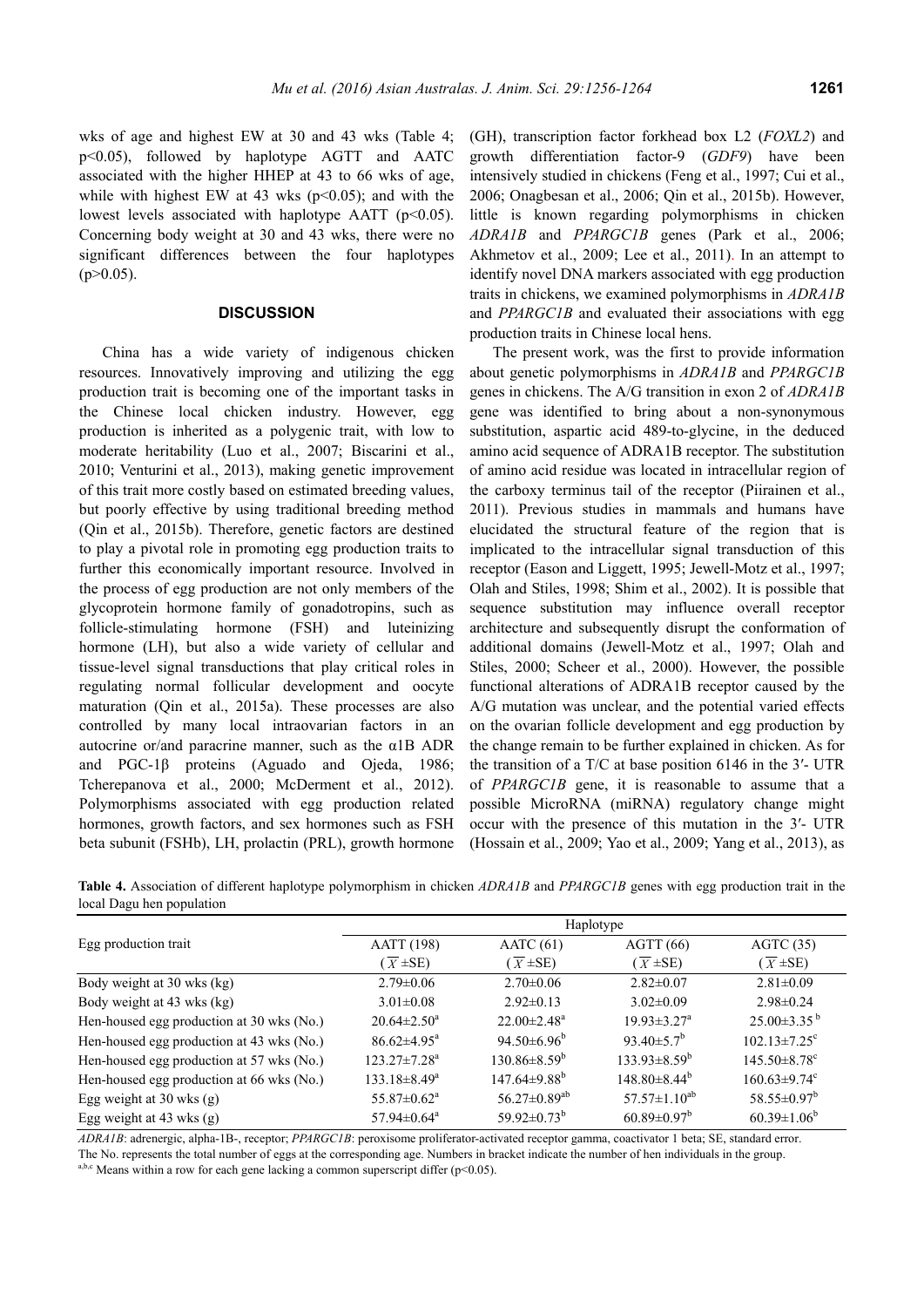any mutations present in the binding sites may reverse the biological effect of the target gene on hen ovary development and growth. In recent years, several miRNAs localized in the first intron of the *PPARGC1B* gene and in the regulatory region flanking the gene's transcription start site in mouse and rat, such as miR-182/96/183, miR-205, miR-378 and miR-378\*, were identified to attenuate the function of PGC-1β protein that is a coactivator of the ERα signaling (Tcherepanova et al., 2000; John et al., 2012; Mallat et al., 2014). Nevertheless, the investigation for a candidate regulator of endogenous miRNA targeting the site in the 3′- UTR of *PPARGC1B* gene is ongoing.

In this study, the two novel SNPs in the hen *ADRA1B* and *PPARGC1B* fragments were found to significantly correlate with the heightened HHEP and the increased EW  $(p<0.05)$ . While these two candidate genes have been previously implicated in follicular development (Aguado and Ojeda, 1986; Tcherepanova et al., 2000; Drummond and Fuller, 2012); McDerment et al., 2012), and it indicated that the two candidates may be involved in the regulation of chicken egg productivity. Furthermore, association analyses on the four haplotypes (AATT, AGTT, AATC, and AGTC) have shown that the *ADRA1B* and *PPARGC1B* polymorphisms are significantly associated with egg production traits in Dagu chickens. Therefore, these results indicate that the two SNPs identified in *ADRA1B* and *PPARGC1B* might serve as possible molecular markers to aid in the improvement of egg production traits in chicken breeding.

In addition, we demonstrated that the frequency of allele A is predominantly higher than allele G for the SNP A1915G (*ADRA1B*) and the frequency of allele T was significantly higher than that of allele C for the SNP T6146C (*PPARGC1B*). Moreover, the gene homozygosity (*Ho*) was higher than gene heterozygosity (*He*) for the two SNPs. Both of these SNPs were found to be under genetic disequilibrium possibly due to allele A (*ADRA1B*) or allele T (*PPARGC1B*) being naturally one of the predominant alleles during genetic evolution, thus being more conserved and more common than other alleles in this population. However, the allele G or allele C with lower allelic frequency was associated with the heightened HHEP and the EW  $(p<0.05)$ . The reason why this phenomenon occurred may mainly be explained by the following two aspects: i) the mutation A1915G in *ADRA1B* or T6146C in *PPARGC1B* was initially present in the original chicken population at a lower frequency; ii) they are novel mutants. Even if the allele (G or C) was correlated with improved egg production traits, a natural or/and artificial selection pressure was not enough to increase the frequency to a higher level within a very limited number of generations. Certainly, the egg production traits of local Dagu populations have been selected with the aim of enhancing early sexual maturity, egg laying numbers and EW traits for the last six generations. Additionally, it cannot be ignored that the number of birds examined in each population was not enough to demonstrate the true frequency and an extreme allele frequency was estimated as a result. Then, if the reason is correct, the genetic disequilibrium was easy to be understood as aforementioned. As for the SNP T6146C occurring in the 3′- UTR of *PPARGC1B* gene, the effect might be due to a tight linkage with either an advantageous allele or with an artificially selected economically favorable trait, such as higher egg production. Collectively, the results of the present study strongly suggest that the two novel *ADRA1B* and *PPARGC1B* polymorphisms are associated with egg production and EW, thus are potential molecular markers for egg productivity in Chinese Dagu chicken breeding.

## **CONFLICT OF INTEREST**

We certify that there is no conflict of interest with any financial organization regarding the material discussed in the manuscript.

## **ACKNOWLEDGMENTS**

The work was supported by the National Natural Science Funds (No. 31272431), the National High Technology Research and Development Program of China (No. 2011AA100305), the China Agriculture Research System (No. CARS-42), the Jilin Provincial Agriculture Research System, and the Key Project of Education Department of Jilin Province (No. 2013-47).

## **REFERENCES**

- Aguado, L. and S. R. Ojeda. 1986. Prepubertal rat ovary: Hormonal modulation of beta-adrenergic receptors and of progesterone response to adrenergic stimulation. Biol. Reprod. 34:45-50.
- Akhmetov, I. I., D. V. Popov, S. S. Missina, O. L. Vinogradova, and V. A. Rogozkin. 2009. The analysis of *PPARGC1B* gene polymorphism in athletes. Ross. Fiziol. Zh. Im. I. M. Sechenova 95:1247-1253.
- Allen, L. F., R. J. Lefkowitz, M. G. Caron, and S. Cotecchia. 1991. G-protein-coupled receptor genes as protooncogenes: Constitutively activating mutation of the alpha 1B-adrenergic receptor enhances mitogenesis and tumorigenicity. Proc. Natl. Acad. Sci. USA. 88:11354-11358.
- Biscarini, F., H. Bovenhuis, E. D. Ellen, S. Addo, and J. A. M. van Arendonk. 2010. Estimation of heritability and breeding values for early egg production in laying hens from pooled data. Poult. Sci. 89:1842-1849.
- Brunström, B., J. Axelsson, A. Mattsson, and K. Halldin. 2009. Effects of estrogens on sex differentiation in Japanese quail and chicken. Gen. Comp. Endocrinol. 163:97-103.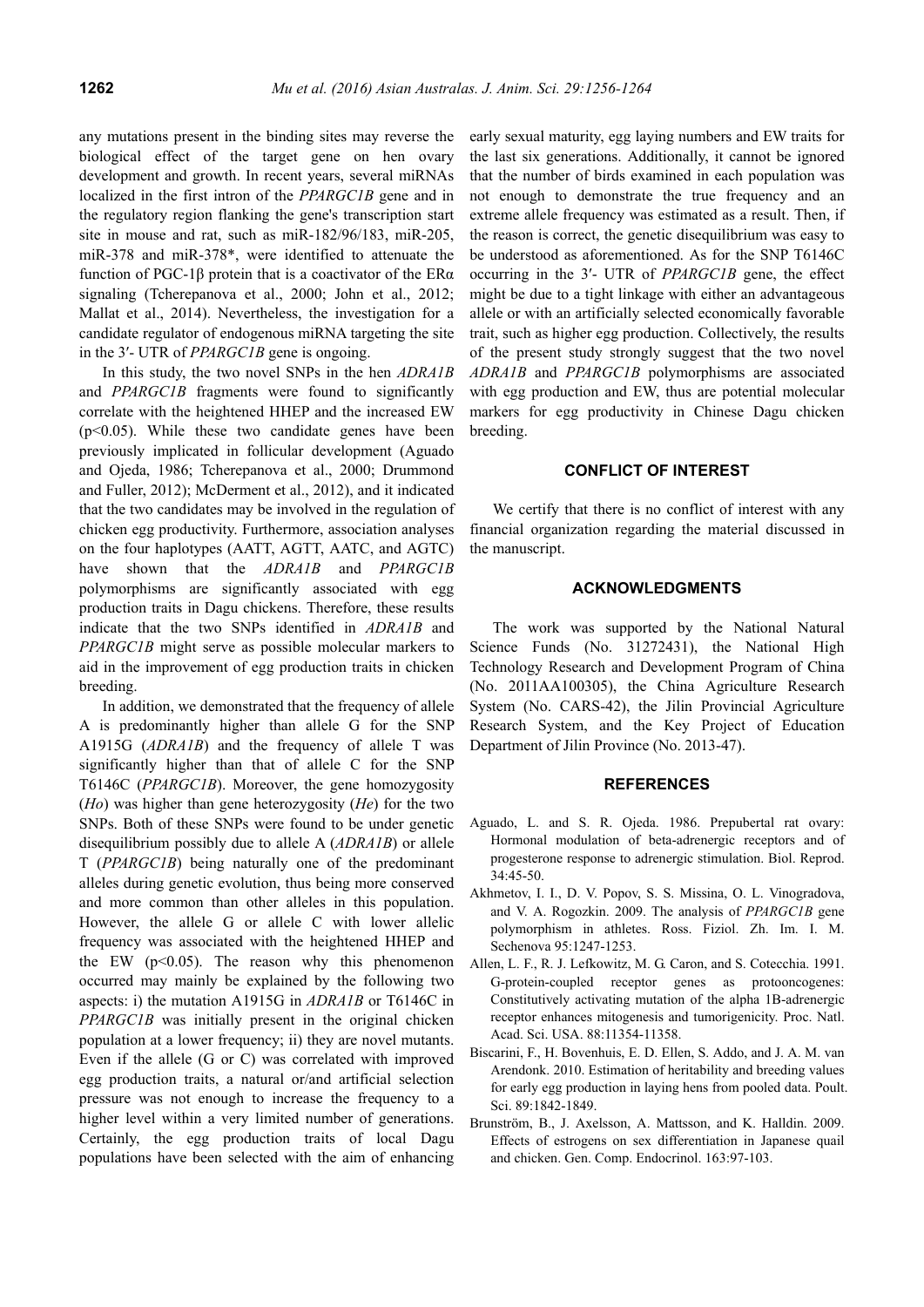- Cui, J. X., H. L. Du, Y. Liang, X. M. Deng, N. Li, and X. Q. Zhang.
	- 2006. Association of polymorphisms in the promoter region of chicken prolactin with egg production. Poult. Sci. 85:26-31.
- Drummond, A. E., A. J. Baillie, and J. K. Findlay. 1999. Ovarian estrogen receptor alpha and beta mRNA expression: Impact of development and estrogen. Mol. Cell. Endocrinol. 149:153- 161.
- Drummond, A. E. and P. J. Fuller. 2012. Ovarian actions of estrogen receptor-β: An update. Semin. Reprod. Med. 30:32-38.
- Eason, M. G. and S. B. Liggett. 1995. Identification of a Gs coupling domain in the amino terminus of the third intracellular loop of the alpha 2A-adrenergic receptor. Evidence for distinct structural determinants that confer Gs versus Gi coupling. J. Biol. Chem. 270:24753-24760.
- Feng, X. P., U. Kuhnlein, S. E. Aggrey, J. S. Gavora, and D. Zadworny. 1997. Trait association of genetic markers in the growth hormone and the growth hormone receptor gene in a White Leghorn strain. Poult. Sci. 76:1770-1775.
- Gao, B. and G. Kunos. 1993. Isolation and characterization of the gene encoding the rat alpha 1B adrenergic receptor. Gene 131:243-237.
- Handschin, C. and B. M. Spiegelman. 2006. Peroxisome proliferator-activated receptor gamma coactivator 1 coactivators, energy homeostasis, and metabolism. Endocr. Rev. 27:728-735.
- Hossain, M. M., N. Ghanem, M. Hoelker, F. Rings, C. Phatsara, E. Tholen, K. Schellander, and D. Tesfaye. 2009. Identification and characterization of miRNAs expressed in the bovine ovary. BMC Genomics 10:443.
- Hrabia, A., Y. Ha, and K. Shimada. 2004. Expression of estrogen receptor alpha mRNA in theca and granulosa layers of the ovary in relation to follicular growth in quail. Folia Biol. (Krakow) 52:191-195.
- Hrabia, A., M. Wilk, and J. Rzasa. 2008. Expression of alpha and beta estrogen receptors in the chicken ovary. Folia Biol. (Krakow) 56:187-191.
- Jewell-Motz, E. A., E. T. Donnelly, M. G. Eason, and S. B. Liggett. 1997. Role of the amino terminus of the third intracellular loop in agonist-promoted down-regulation of the alpha-2A adrenergic receptor. Biochemistry 36:8858-8863.
- John, E., A. Wienecke-Baldacchino, M. Liivrand M, Heinäniemi, C. Carlberg, and L. Sinkkonen. 2012. Dataset integration identifies transcriptional regulation of microRNA genes by PPARγ in differentiating mouse 3T3-L1 adipocytes. Nucl. Acids Res. 40:4446-4460.
- Kim, M. H., D. S. Seo, and Y. Ko. 2004. Relationship between egg productivity and insulin-like growth factor-I genotypes in Korean native Ogol chickens. Poult. Sci. 83:1203-1208.
- Kodama. D. and A. Togari. 2013. Noradrenaline stimulates cell proliferation by suppressing potassium channels via  $G(i/\sigma)$  protein-coupled  $\alpha$ (1B) -adrenoceptors in human osteoblasts. Br. J. Pharmacol. 168:1230-1239.
- Kressler, D., S. N. Schreiber, D. Knutti, and A. Kralli. 2002. The PGC-1-related protein PERC is a selective coactivator of estrogen receptor alpha. J. Biol. Chem. 277:13918-13925.
- Lee, S. H., A. S. Jang, S. Woo Park, J. S. Park, Y. K. Kim, S. T. Uh, Y. H. Kim, I. Y. Chung, B. L. Park, H. D. Shin, and C. S. Park. 2011. Genetic effect of single-nucleotide polymorphisms in the *PPARGC1B* gene on airway hyperreactivity in asthmatic

patients. Clin. Exp. Allergy 41:1533-1544.

- Lin, J. D. 2009. Minireview: the PGC-1 coactivator networks: chromatin-remodeling and mitochondrial energy metabolism. Mol. Endocrinol. 23:2-10.
- Linville, R. C., D. Pomp, R. K. Johnson, and M. F. Rothschild. 2001. Candidate gene analysis for loci affecting litter size and ovulation rate in swine. J. Anim. Sci. 79:60-67.
- Liu, W. J., D. X. Sun, Y. Yu, G Li, S. Q. Tang, Y. Zhang, Y. C. Wang, and Y. Zhang. 2010. Association of Janus kinase 2 polymorphisms with growth and reproduction traits in chickens. Poult. Sci. 89:2573-2579.
- Luo, P. T., R. Q. Yang, and N. Yang. 2007. Estimation of genetic parameters for cumulative egg numbers in a broiler dam line by using a random regression model. Poult. Sci. 86:30-36.
- Mallat, Y., E. Tritsch, R. Ladouce, D. L. Winter, B. Friquet, Z. Li, and M. Mericskay. 2014. Proteome modulation in H9c2 cardiac cells by microRNAs miR-378 and miR-378. Mol. Cell Proteomics 13:18-29.
- McDerment, N. A., P. W. Wilson, D. Waddington, I. C. Dunn, and P. M. Hocking. 2012. Identification of novel candidate genes for follicle selection in the broiler breeder ovary. BMC Genomics 13:494.
- Olah, M. E. and G. L. Stiles. 1998. Adenosine receptor-mediated signal transduction. In: Effects of Extracellular Adenosine and ATP on Cardiac Myocytes (Eds. A. Pelleg, L. Belardinelli). R. G. Landes Company, Austin, TX, USA. pp. 7-38.
- Olah, M. E. and G. L. Stiles. 2000. The role of receptor structure in determining adenosine receptor activity. Pharmacol. Ther. 85:55-75.
- Onagbesan, O. M., S. Metayer, K. Tona, J. Williams, E. Decuypere, and V. Bruggeman. 2006. Effects of genotype and feed allowance on plasma luteinizing hormones, follicle-stimulating hormones, progesterone, estradiol levels, follicle differentiation, and egg production rates of broiler breeder hens. Poult. Sci. 85:1245-1258.
- Park, K. S., H. D. Shin, B. L. Park, H. S. Cheong, Y. M. Cho, H. K. Lee, J. Y. Lee, J. K. Lee, H. T. Kim, C. S. Park, B. G. Han, K. Kimm, and B. Oh. 2006. Putative association of peroxisome proliferator-activated receptor gamma co-activator 1beta (*PPARGC1B*) polymorphism with Type 2 diabetes mellitus. Diabet. Med. 23:635-642.
- Piirainen, H., Y. Ashok, R. T. Nanekar, and V. P. Jaakola. 2011. Structural features of adenosine receptors: from crystal to function. Biochim. Biophys. Acta. 1808:1233-1244.
- Ping, P. and J. E. Faber. 1993. Characterization of alphaadrenoceptor gene expression in arterial and venous smooth muscle. Am. J. Physiol. 265:H1501-H1509.
- Port, J. D. and M. R. Bristow. 2001. Altered beta-adrenergic receptor gene regulation and signaling in chronic heart failure. J. Mol. Cell. Cardiol. 33:887-905.
- Qin, N., X. C. Fan, Y. Y. Zhang, X. X. Xu, T. L. Tyasi, Y. Jing, F. Mu, M. L. Wei, and R. F. Xu. 2015a. New insights into implication of the SLIT/ROBO pathway in the prehierarchical follicle development of hen ovary. Poult. Sci. 94:2235-2246.
- Qin, N., Q. Liu, Y. Y. Zhang, X. C. Fan, X. X. Xu, Z. C. Lv, M. L. Wei, Y. Jing, F. Mu, and R. F. Xu. 2015b. Association of novel polymorphisms of forkhead box L2 and growth differentiation factor-9 genes with egg production traits in local chinese Dagu hens. Poult. Sci. 94:88-95.